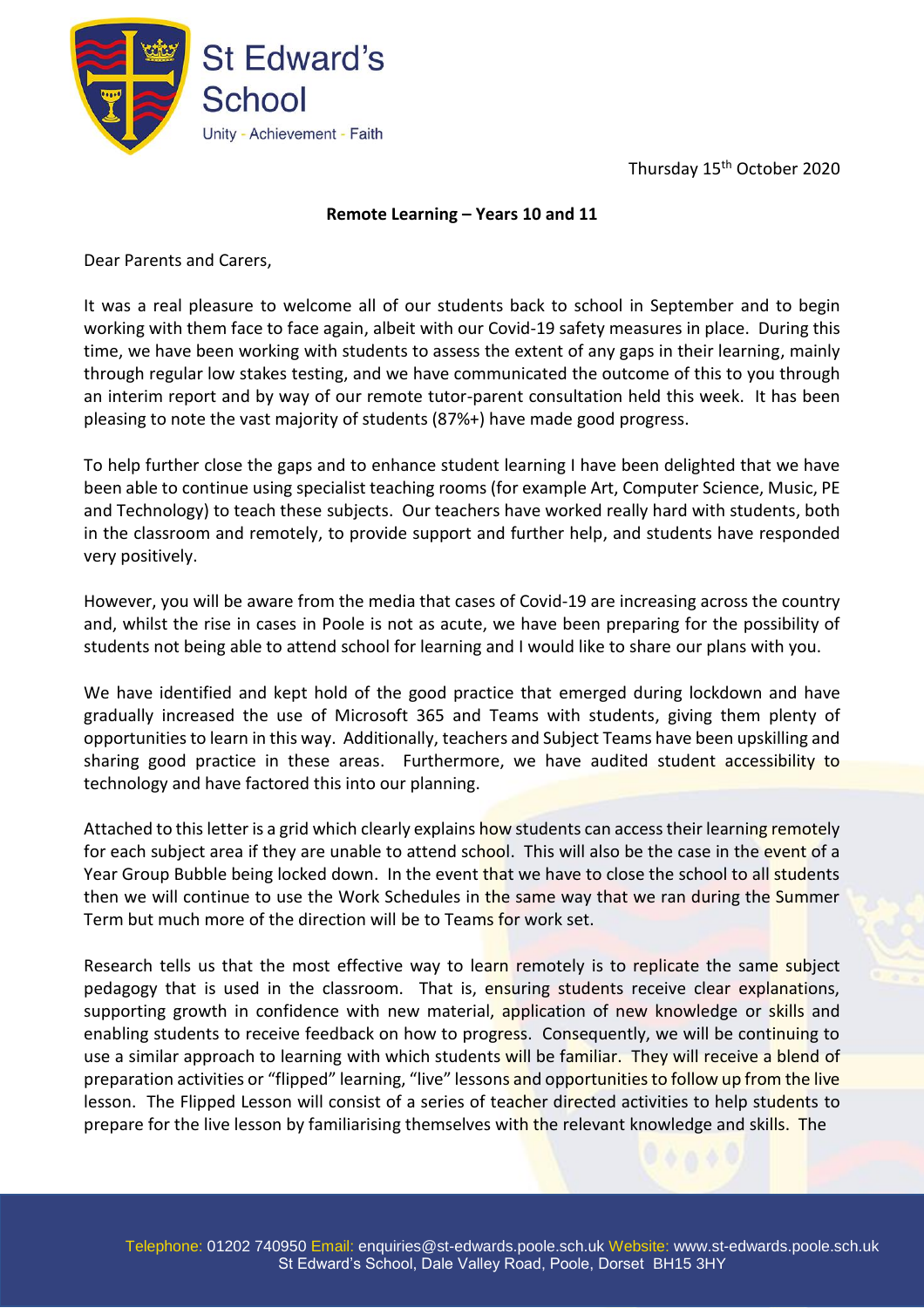

live lesson will be a dynamic and interactive session where teachers can assess and test student understanding, clear up misconceptions, facilitate discussion through directed questioning/use of chat facility, model learning, and give explanations. (These 'live lessons' will be scheduled during the students' usual timetable but will be recorded for later retrieval practice.) The follow up lesson will include set consolidation activities, extension activities and activities allowing students to apply their knowledge and skills. We will provide further details for parents and students of protocols for live lessons when the need arises.

I hope that this will enable you to support your son or daughter both now and in future months but please do not hesitate to get in touch with me if you would like any further information or clarification.

Kind Regards

Mr. Ian Henry Assistant Headteacher

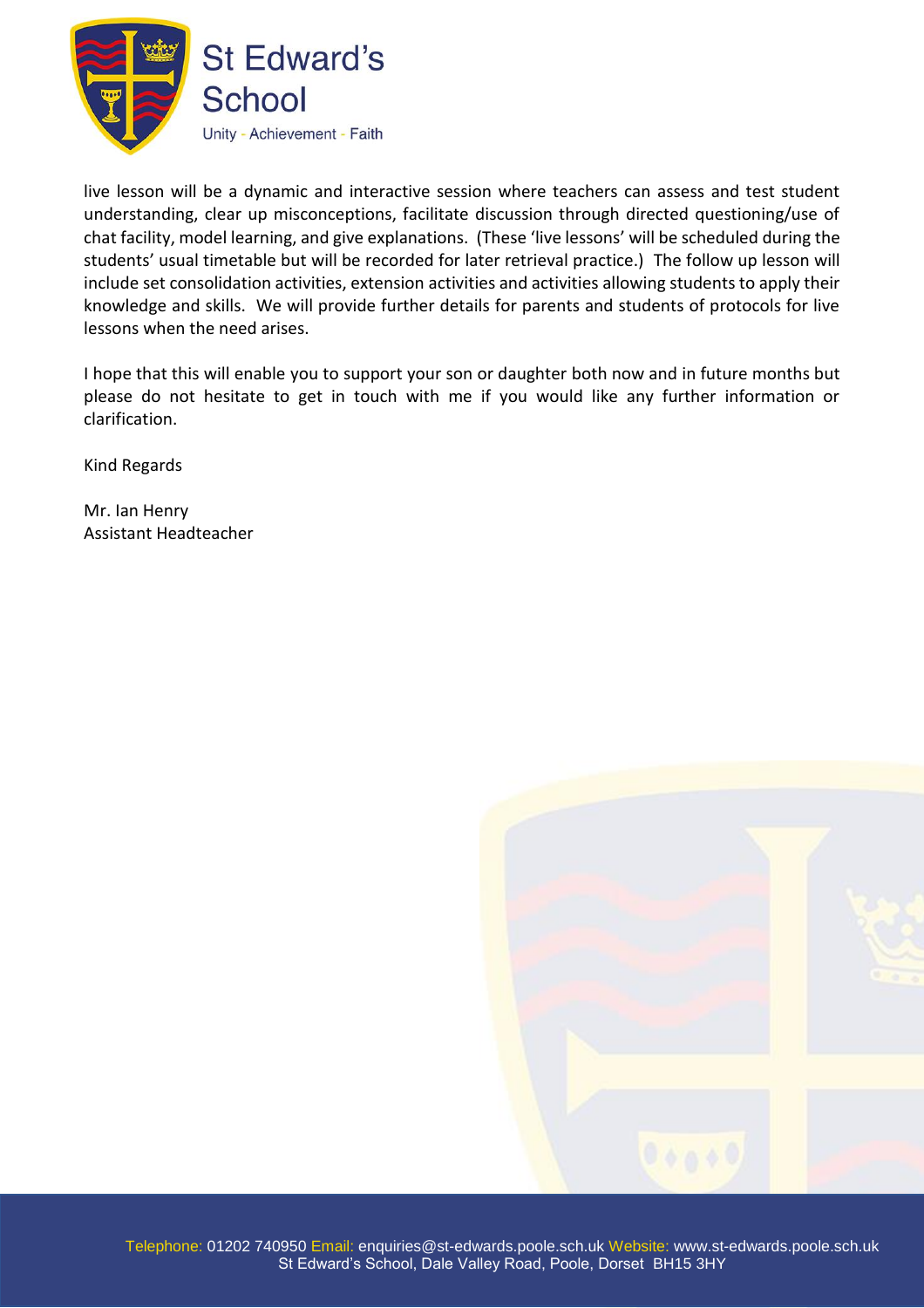

## **How to access Remote Learning if not in school: Key stage 4**

| <b>Subject</b>  | <b>Instructions</b>                                                                   |
|-----------------|---------------------------------------------------------------------------------------|
| Art             | Students should access the Art SharePoint site and carry out the relevant tasks for   |
|                 | their year group.                                                                     |
|                 |                                                                                       |
| <b>Business</b> | A termly plan of what is being covered each week is shown as a tab in Microsoft Teams |
| <b>Studies</b>  | (Weekly planner). Students then have access to videos, notes, and activities through  |
|                 | SharePoint which is also a tab in Microsoft Teams. These are to be used to cover the  |
|                 | topic headings each week.                                                             |
|                 |                                                                                       |
| Computer        | Students will be emailed or a post will be made in their class' Microsoft Team about  |
| <b>Science</b>  | the best work for them to be able to catch up. This may take the form of videos or    |
|                 | other resources that will best enable them to learn independently.                    |
| <b>Dance</b>    | All information and assignments for classwork is allocated on Teams. This includes    |
|                 | practical assignments.                                                                |
| <b>Drama</b>    | Coursework guidelines have been uploaded onto the Yr. 10 and Yr. 11 Remote            |
|                 | Learning page.                                                                        |
|                 | Blood Brothers Workbook and PDF have also been uploaded, and absent students          |
|                 | should complete the relevant lesson.                                                  |
|                 |                                                                                       |
|                 | https://sted365.sharepoint.com/sites/Drama/KS4/Forms/AllItems.aspx                    |
| <b>English</b>  | Each lesson has been uploaded onto the English Share Point Site called Blended        |
|                 | This can be accessed through Resource 365, Teams or here:<br>Learning.                |
|                 | https://sted365.sharepoint.com/sites/StEdwardsEnglish/SitePages/DUAL-                 |
|                 | LEARNING--Working-From-School-and-Home.aspx                                           |
|                 | Students should complete the lessons they are absent for and will need an email from  |
|                 | the teacher to direct them to the relevant lesson and resource.                       |
|                 |                                                                                       |
| Geography       | Each lesson has been uploaded onto the Geography Share Point Site. This can be        |
|                 | accessed through, the interactive PLC they have on Microsoft Teams post or Resource   |
|                 | 365 here:                                                                             |
|                 | https://sted365.sharepoint.com/sites/geography/SitePages/GCSE.aspx                    |
|                 | Students should complete the lessons and GIL they are absent for.                     |
| <b>History</b>  | All students have work booklets which include all the resources they need for the     |
|                 | current topic. At the front of each booklet is an overview of the lessons to support  |
|                 | students in knowing which lessons they have completed and which lessons they          |
|                 | need to work on if absent. It also includes an overview of the home learning and      |
|                 | linked resources.                                                                     |
|                 |                                                                                       |
|                 | Each lesson has been uploaded onto the History Share Point Site. This can be          |
|                 | accessed through Resource 365, Teams or here:                                         |
|                 | https://sted365.sharepoint.com/sites/StEdwardsHistory2/SitePages/KS4.aspx             |
|                 | Students should complete the lessons they are absent for.                             |